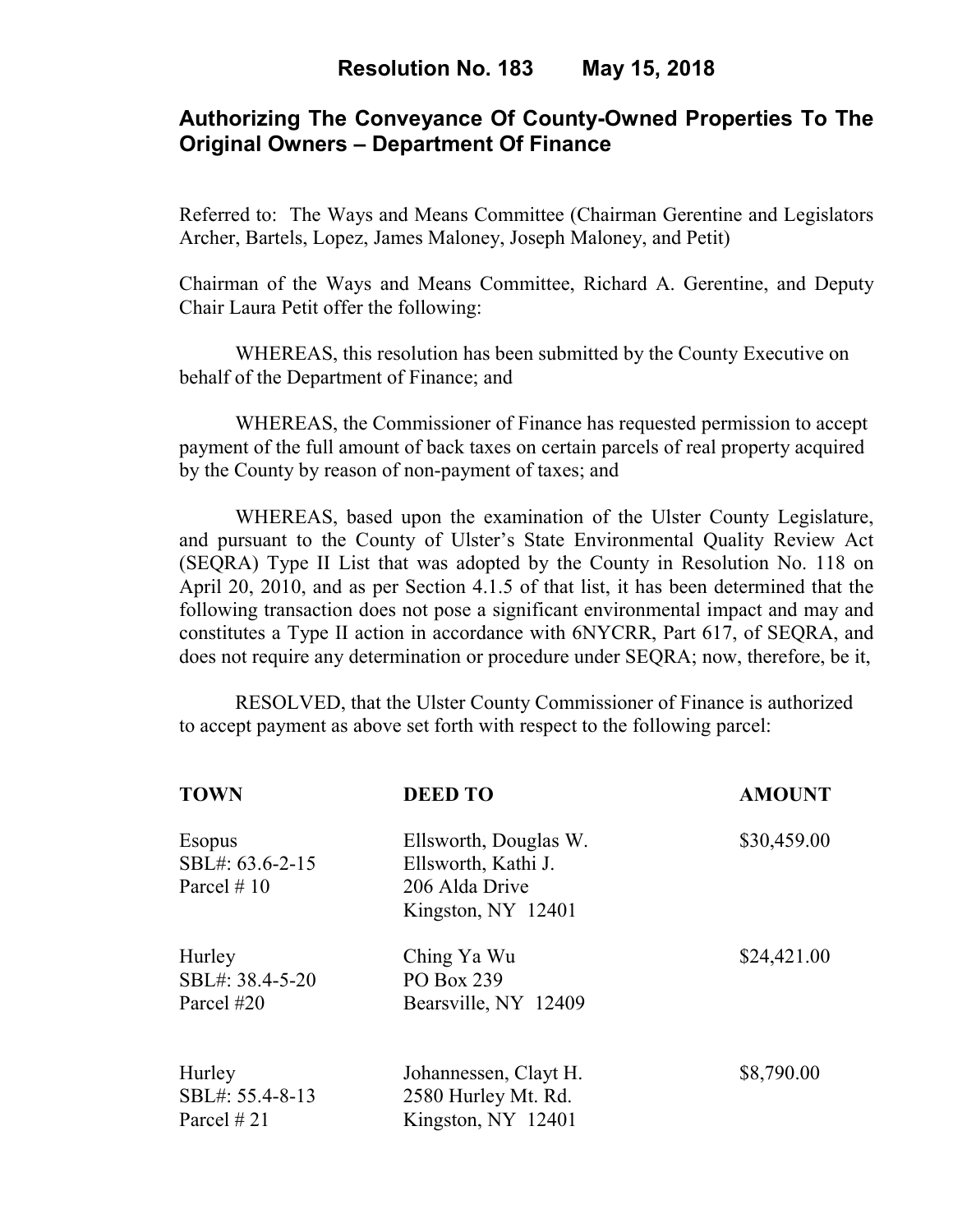# **- Page 2 -**

# **Resolution No. 183 May 15, 2018**

| <b>TOWN</b>                                     | <b>DEED TO</b>                                                                                        | <b>AMOUNT</b> |
|-------------------------------------------------|-------------------------------------------------------------------------------------------------------|---------------|
| Lloyd<br>SBL#: 87.11-3-37<br>Parcel #29         | Swartz, William<br>C/O Maletin, Zarko<br>PO Box 3145<br>Los Altos, CA 94024                           | \$25,224.00   |
| Marbletown<br>SBL#: 54.1-1-42<br>Parcel #34     | Parslow, Frank M.<br>241 Moonhaw Rd.<br>West Shokan, NY 12494                                         | \$1,134.00    |
| Marbletown<br>SBL#: 55.1-3-9.111<br>Parcel #37  | Cantine, Edward C.<br>Duncan, Sarah Catherine<br>PO Box 511<br>Hurley, NY 12443                       | \$3,999.00    |
| Marbletown<br>SBL#: 60.4-1-34<br>Parcel #38     | Parslow, Frank M.<br>241 Moonhaw Rd.<br>West Shokan, NY 12494                                         | \$1,071.00    |
| Marlborough<br>SBL#: 108.3-2-14<br>Parcel # 51  | De Monsi, Richard L.<br>PO Box 82<br>Marlboro, NY 12542                                               | \$75,308.00   |
| Marlborough<br>SBL#: 108.58-10-7<br>Parcel # 55 | Gladman, Paul<br>PO Box 66<br>Marlboro, NY 12542                                                      | \$6,349.00    |
| New Paltz<br>SBL#: 86.20-1-3<br>Parcel $\# 60$  | Barry, Kevin<br>40 Garden St., Suite 303<br>Poughkeepsie, NY 12601                                    | \$38,846.00   |
| Olive<br>SBL#: 36.4-4-1<br>Parcel $\#$ 65       | Vink-Lainas, Thomas<br>C/O Cambria Ann Vink-Lainas Evans<br>24 Rawlinson Avenue<br>Cranston, RI 02920 | \$16,205.00   |
| Olive<br>SBL#: 44.2-1-1.111<br>Parcel # $66$    | Parslow, Frank<br>241 Moonhaw Rd.<br>West Shokan, NY 12494                                            | \$2,220.00    |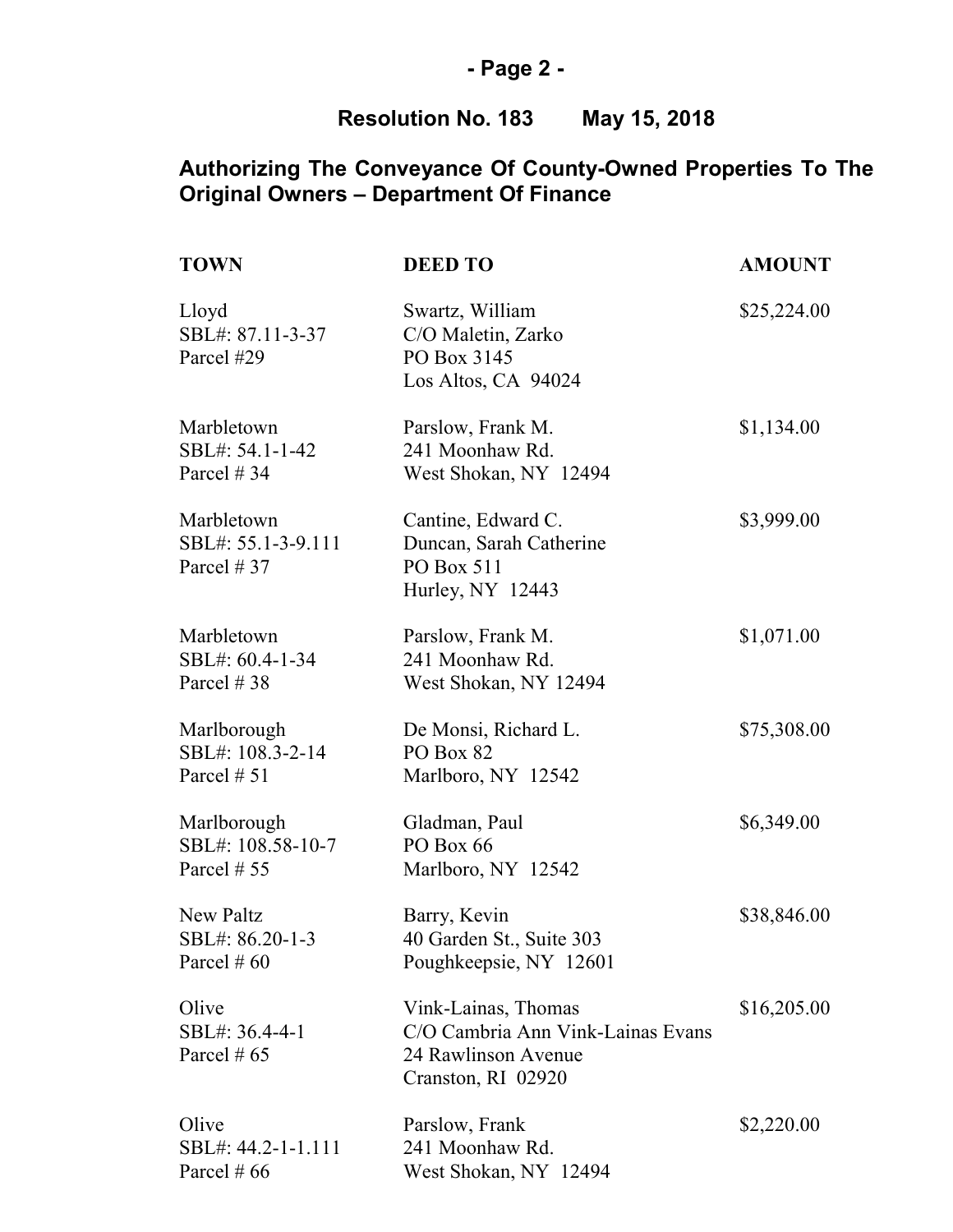# **- Page 3 -**

# **Resolution No. 183 May 15, 2018**

| <b>TOWN</b>                                                              | <b>DEED TO</b>                                                                         | <b>AMOUNT</b> |
|--------------------------------------------------------------------------|----------------------------------------------------------------------------------------|---------------|
| Olive<br>SBL#: 44.2-1-26.200<br>Parcel # $67$                            | Parslow, Frank<br>241 Moonhaw Rd.<br>West Shokan, NY 12494                             | \$2,155.00    |
| Olive<br>SBL#: 53.3-1-4.100<br>Parcel #70                                | Parslow, Frank<br>241 Moonhaw Rd.<br>West Shokan, NY 12494                             | \$3,139.00    |
| Plattekill<br>SBL#: 101.2-2-22<br>Parcel $#73$                           | Brown, Eric C.<br>Brown, Angela M.<br>521 Plattekill Ardonia R.d<br>Wallkill, NY 12589 | \$52,130.00   |
| Plattekill<br>SBL#: 102.1-2-7<br>Parcel #78                              | Mulligan, Thomas M.<br>C/O Maletin, Zarko<br>PO Box 3145<br>Los Altos, CA 94024        | \$28,765.00   |
| Rochester<br>SBL#: 60.4-2-1.130<br>Now SBL#: 60.4-2-1.132<br>Parcel # 86 | Hof, Karen J.<br><b>PO Box 181</b><br>Accord, NY 12404                                 | \$20,243.00   |
| Rochester<br>SBL#: 68.3-1-38.112<br>Parcel # 88                          | Pataukunk Estates, LLC<br>PO Box 523<br>Kerhonkson, NY 12446                           | \$14,696.00   |
| Rochester<br>SBL#: 76.4-1-35.220<br>Parcel #92                           | Taouil, Frederick A.<br>1889 Berme Rd.<br>Kerhonkson, NY 12446                         | \$8,309.00    |
| Rosendale<br>SBL#: 62.4-7-1<br>Parcel #96                                | Miller, Jason D.<br>923 Creek Locks Rd.<br>Rosendale, NY 12472                         | \$30,101.00   |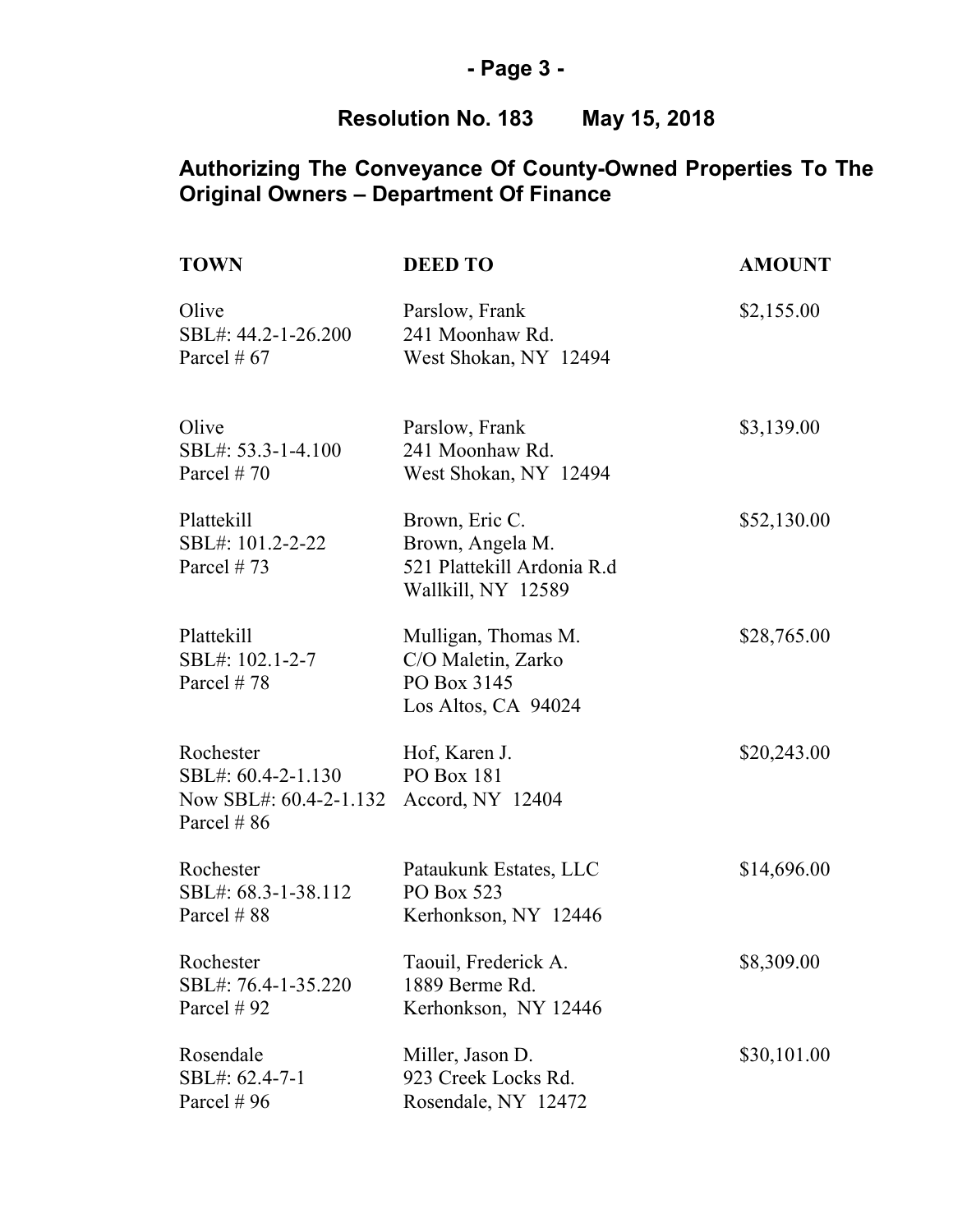# **- Page 4 -**

# **Resolution No. 183 May 15, 2018**

| <b>TOWN</b>                                                  | <b>DEED TO</b>                                                                             | <b>AMOUNT</b> |
|--------------------------------------------------------------|--------------------------------------------------------------------------------------------|---------------|
| Rosendale<br>SBl#70.42-4-8<br>Parcel $# 101$                 | West, Charles J.<br>$a/k/a$ West, Charles J. Jr.<br>7 Paradies Lane<br>New Paltz, NY 12561 | \$16,985.00   |
| Vill of Saugerties<br>SBL#: 18.53-6-26.500<br>Parcel $# 105$ | Chestnut Hill Holding Group, LLC<br>641 Rt 212<br>Saugerties, NY 12477                     | \$3,104.00    |
| Vill of Saugerties<br>SBL#: 18.53-6-26.600<br>Parcel $# 106$ | Chestnut Hill Holding Group, LLC<br>641 Rt 212<br>Saugerties, NY 12477                     | \$3,104.00    |
| Vill of Saugerties<br>SBL#: 18.53-6-26.700<br>Parcel $# 107$ | Chestnut Hill Holding Group, LLC<br>641 Rt 212<br>Saugerties, NY 12477                     | \$3,524.00    |
| Vill of Saugerties<br>SBL#: 18.53-6-26.800<br>Parcel $#108$  | Chestnut Hill Holding Group, LLC<br>641 Rt 212<br>Saugerties, NY 12477                     | \$3,524.00    |
| Vill of Saugerties<br>SBL#: 18.71-3-2<br>Parcel $#110$       | Sullivan, Jon<br>63 Lighthouse Drive<br>Saugerties, NY 12477                               | \$124,913.00  |
| Saugerties<br>SBL#: 2.3-2-1<br>Parcel #113                   | Martini, Adele<br>C/O Cathy M. Breshears<br>107 Farm House Dr.<br>Chapel Hill, NC 27516    | \$22,898.00   |
| Saugerties<br>SBL#: 8.1-3-15<br>Parcel $#115$                | Whitaker, Warren G. & Laura L.<br>1109 Blue Mountain Rd.<br>Saugerties, NY 12477           | \$11,291.00   |
| Saugerties<br>SBL#: 28.1-4-55<br>Parcel #121                 | Hackett, Edward<br>Hackett, William<br>505 Hollow Road<br>Staatsburg, NY 12580             | \$1,403.00    |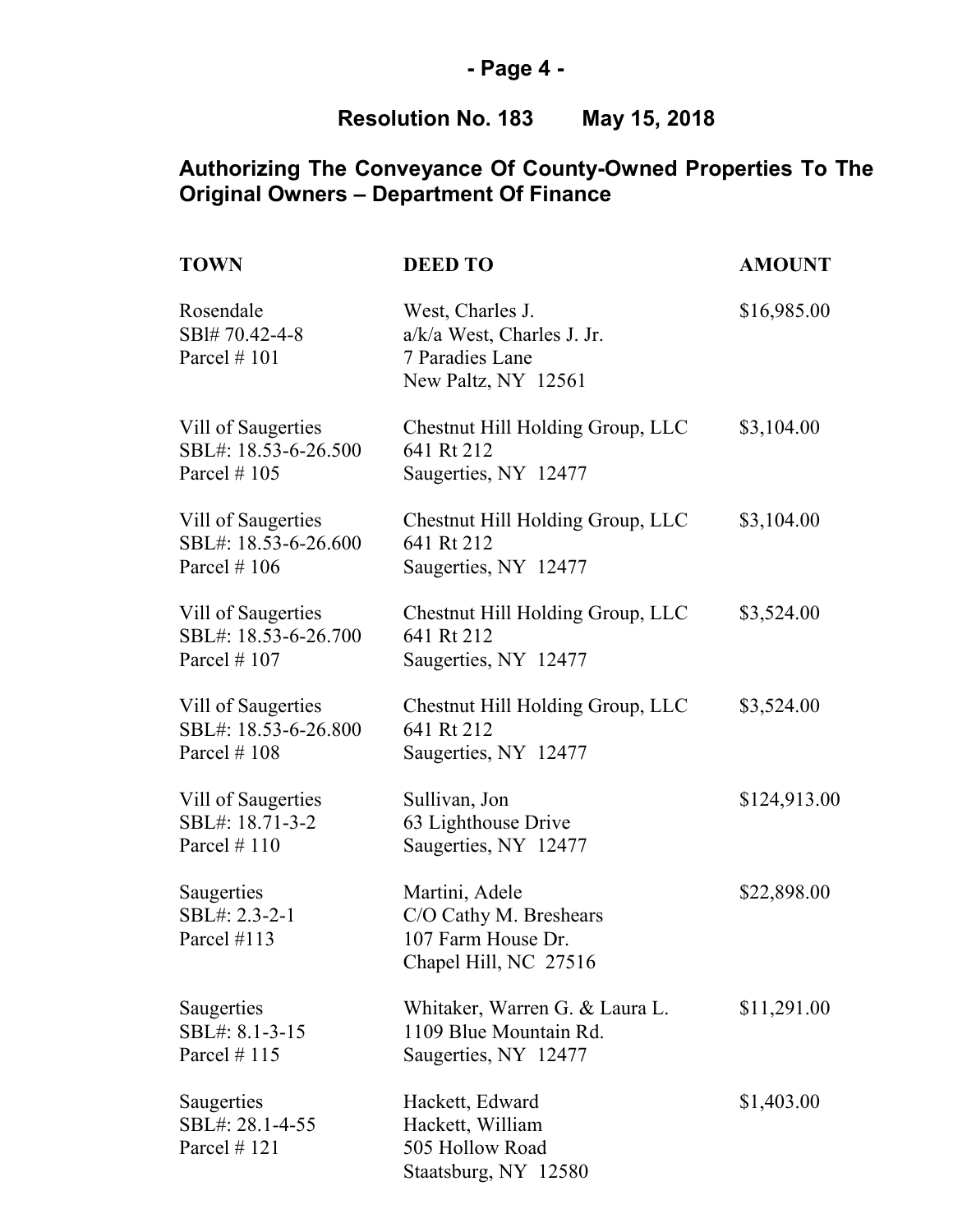# **- Page 5 -**

# **Resolution No. 183 May 15, 2018**

| <b>TOWN</b>                                                          | <b>DEED TO</b>                                                              | <b>AMOUNT</b> |
|----------------------------------------------------------------------|-----------------------------------------------------------------------------|---------------|
| Shandaken<br>SBL#: 4.46-1-24.100<br>Parcel # 129                     | Feehan, Declan G.<br>Feehan, Fionna M.<br>PO Box 246<br>Phoenicia, NY 12464 | \$7,200.00    |
| Shandaken<br>SBL#: 5.1-1-26<br>Parcel $# 131$                        | Feehan, Declan<br>PO Box 246<br>Phoenicia, NY 12464                         | \$4,312.00    |
| Shandaken<br>SBL#: 14.13-3-26<br>Parcel # 134                        | Feehan, Declan<br>PO Box 246<br>Phoenicia, NY 12464                         | \$3,741.00    |
| Shandaken<br>SBL#: 14.13-3-32<br>Parcel $#135$                       | Parslow, Frank<br>241 Moonhaw Rd.<br>West Shokan, NY 12494                  | \$4,376.00    |
| Shandaken<br>SBL#: 35.-1-21.115<br>Parcel $#136$                     | Parslow, Frank M.<br>241 Moonhaw Rd.<br>West Shokan, NY 12494               | \$4,424.00    |
| Shandaken<br>SBL#: 44.2-1-3<br>Parcel # 137                          | Parslow, Frank M.<br>241 Moonhaw Rd.<br>West Shokan, NY 12494               | \$2,302.00    |
| Shawangunk<br>SBL#: 106.49-6-10<br>Parcel $#152$                     | Davis, Daniel Edward<br>478 Hoagerburgh Rd.<br>Wallkill, NY 12589           | \$23,121.00   |
| Ulster<br>SBL#: 39.19-7-2<br>Parcel $#158$                           | Briar Partners, Inc.<br>PO Box 333<br>Somers, NY 10589                      | \$65,332.79   |
| <del>Ulster</del><br>SBL#: 48.14-1-1.111 PO Box 1518<br>Parcel # 165 | Johnson Automotive Management, LLC \$37,073.00<br>Kingston, NY 12402        |               |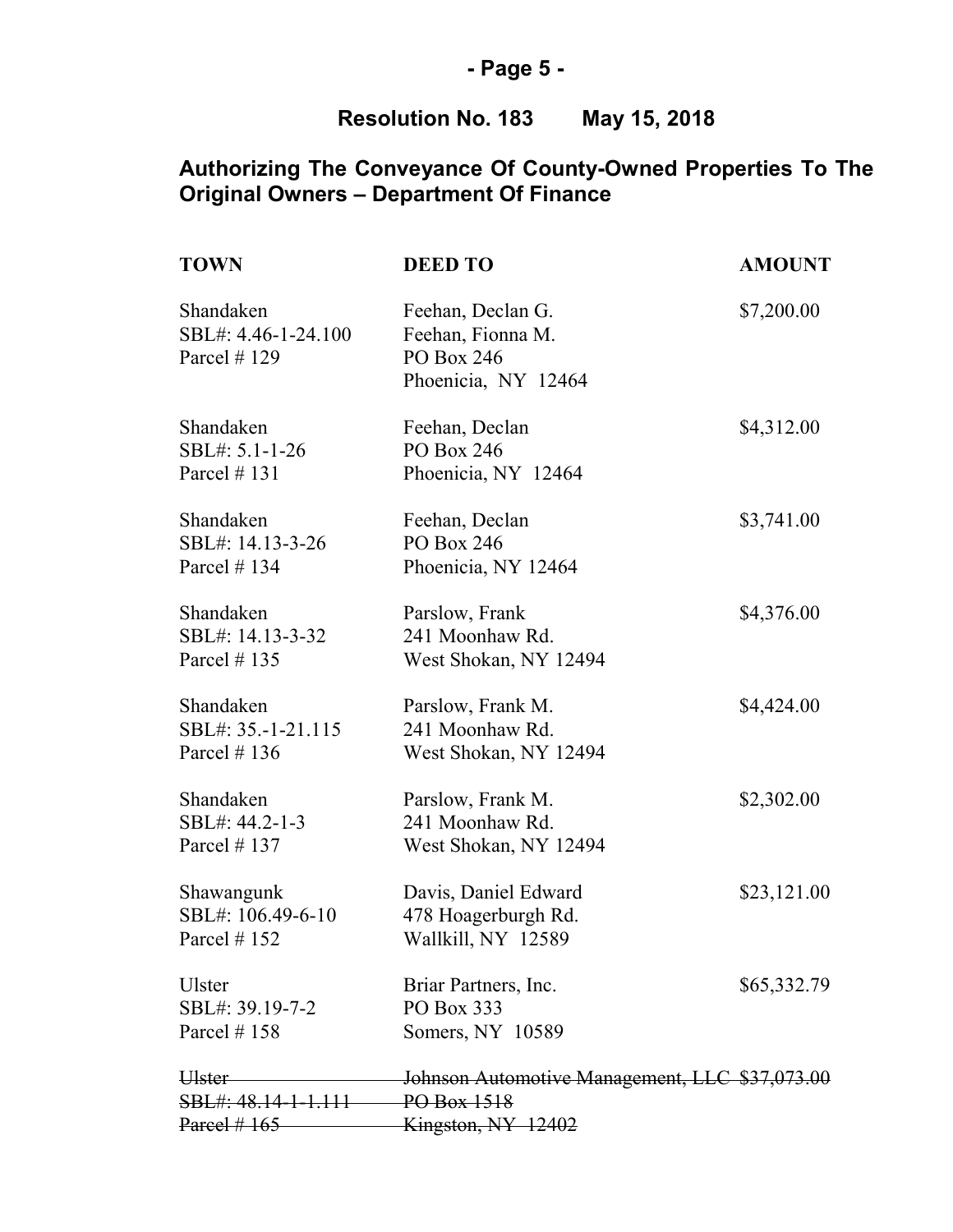#### **- Page 6 -**

#### **Resolution No. 183 May 15, 2018**

### **Authorizing The Conveyance Of County-Owned Properties To The Original Owners – Department Of Finance**

| <b>TOWN</b>                                                          | <b>DEED TO</b>                                                                             | <b>AMOUNT</b> |
|----------------------------------------------------------------------|--------------------------------------------------------------------------------------------|---------------|
| Ulster<br>SBL#: 48.49-3-14<br>Parcel $# 167$                         | Lemister-Snyder, Terri<br>Snyder, Keli Marie<br>12 Clifton Avenue<br>Kingston, NY 12401    | \$53,583.00   |
| Wawarsing<br>Vill of Ellenville<br>SBL#: 91.87-3-18<br>Parcel #182   | Thoben, Alexander R.<br>2331 SW $27th$ Terr<br>Cape Coral, FL 33914                        | \$37,163.00   |
| Wawarsing<br>Vill of Ellenville<br>SBL#: 91.87-3-27<br>Parcel $#183$ | Harry Bienenfeld PSP<br>17 Meadowridge Lane<br>Old Brookville, NY 11545                    | \$62,723.00   |
| Wawarsing<br>SBL#: 76.13-6-9<br>Parcel $#202$                        | Tizio, Olga Estate of<br>C/O Anastasia Syby<br>169 Hopkins Avenue<br>Jersey City, NJ 07306 | \$11,666.00   |
| Wawarsing<br>SBL#: 83.3-4-3<br>Parcel $#212$                         | American Builders & Developers, Inc.<br>182 Upper Saddle River Rd.<br>Montvale, NJ 07645   | \$33,582.00   |
| Wawarsing<br>SBl#: 98.1-3-35<br>Parcel $#220$                        | Harry Bienenfeld PSP<br>17 Meadowridge Lane<br>Old Brookville, NY 11545                    | \$79,547.00   |

and, be it further

RESOLVED, that upon receipt of such payment with respect to each parcel, the Chairman of the Ulster County Legislature is hereby authorized to make, execute and deliver to the owner making payment, a quitclaim deed conveying the interest of the County in the parcel, which quitclaim deed shall contain the covenant that the County of Ulster shall in no event be or become liable for any defects in title conveyed for any cause whatsoever, or that no claim or demand of any nature shall ever be made against the County of Ulster arising from such sales, conveyances, or any proceedings leading thereto,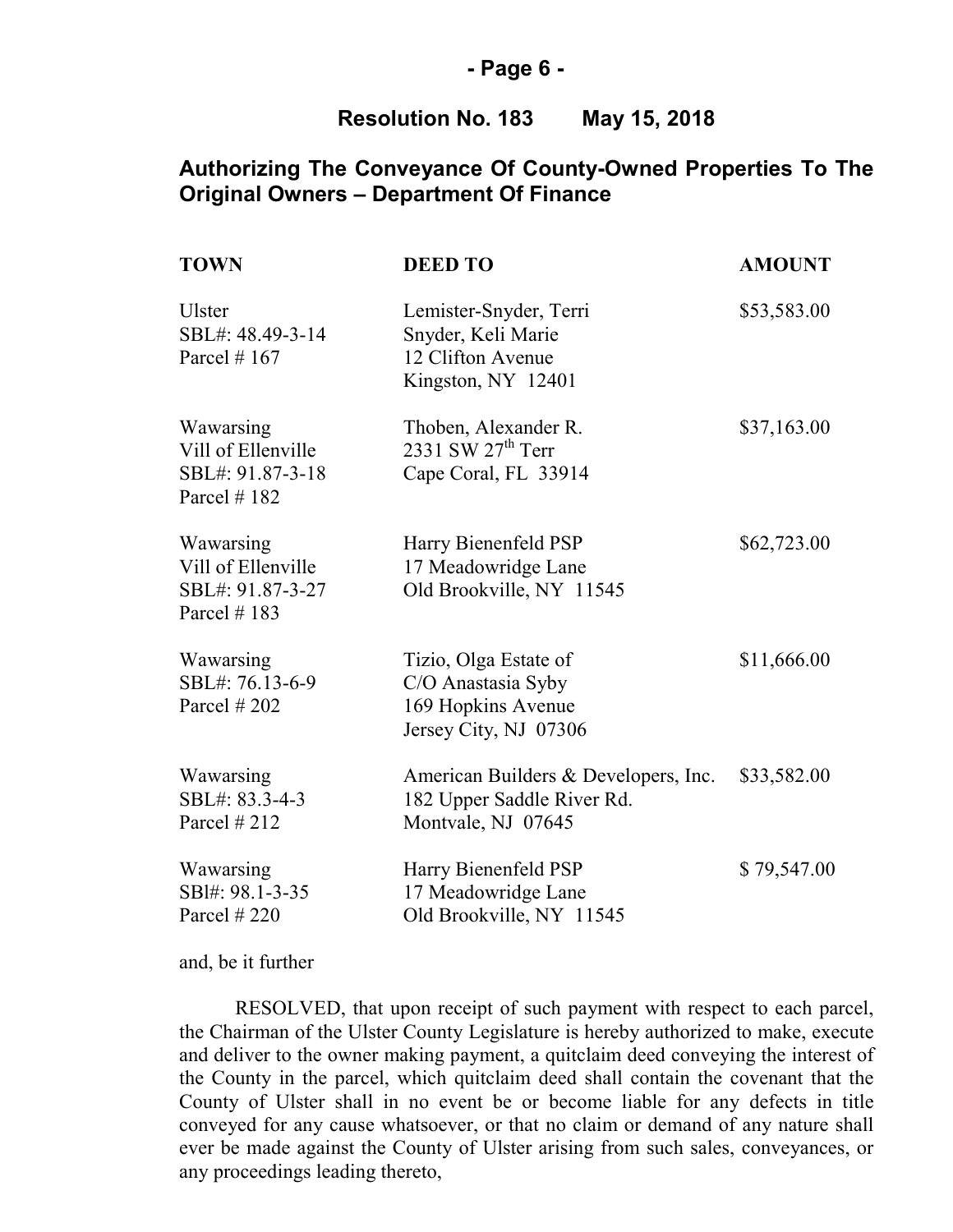#### **- Page 7 -**

#### **Resolution No. 183 May 15, 2018**

## **Authorizing The Conveyance Of County-Owned Properties To The Original Owners – Department Of Finance**

and move its adoption.

#### ADOPTED AS AMENDED BY THE FOLLOWING VOTE:

AYES: 22 NOES: 0 (Absent: Legislator Roberts)

Passed Committee: Ways and Means on May 8, 2018

FINANCIAL IMPACT: TOTAL UNPAID TAXES: \$1,014,455.79 **\$977,382.79** 

Legislator Gerentine motioned, seconded by Legislator Maio, to strike parcel #165 and adjust the Financial Impact accordingly.

MOTION ADOPTED BY THE FOLLOWING VOTE:

AYES: 22 NOES: 0 (Absent: Legislator Roberts)